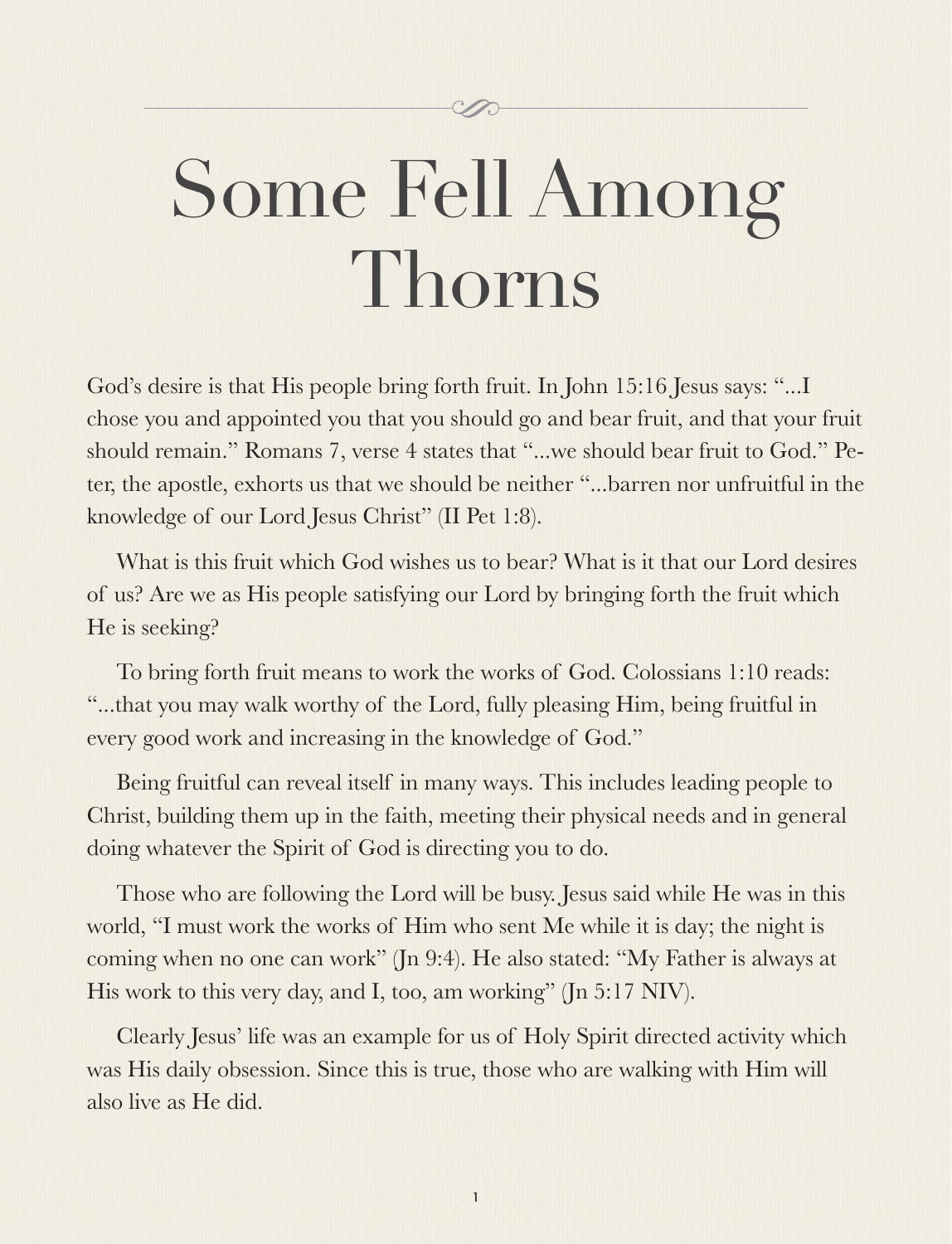Unfortunately many Christians feel that their lives are anything but fruitful. Countless believers feel unused and impotent, sensing that they are not affecting those around them and that their lives are not really counting for God's Kingdom. It is to these people, those who realize that they are not truly bringing forth fruit unto God, that this message is especially directed.

In order to begin bearing fruit – to be really used of the Lord – one thing stands out as being preeminently important. It is the question "Where is your heart?" Please do not miss the crucial point of this question. Since there are so many things in this world – both spiritual and physical – which will keep us from the will of God, unless we have gotten this issue straight, we will go nowhere.

This fruit bearing about which we have been speaking is not a product of natural effort. It is not something which we ourselves fabricate. This fruit is absolutely not things which we do for God. Instead, it consists of works which God does through us.

It is the result of the Divine Life of God flowing into us and through us. Jesus says: "I am the true vine... Abide in Me, and I in you. As the branch cannot bear fruit of itself, unless it abides in the vine, neither can you, unless you abide in Me. I am the vine, you are the branches. He who abides in Me, and I in him, bears much fruit; for without Me you can do nothing" (Jn 15:1,4,5).

We cannot bear fruit with our own energy and efforts. Even our "commitment" to Jesus – our determination to be "absolute" for Him in all aspects of our lives – will not give the results He is seeking. It is very clear: "...without Me, you can do nothing."

It is "abiding" in Jesus which produces fruit. But what does this mean? It means that we are walking in intimacy with Him. It signifies that we have constant and deep communion with God. It means that we have a relationship with Him which is satisfying both ourselves and Him. This is a relationship of love. The result of such intimate communion is the producing of fruit.

Such communion is the result of an open and yielded heart. It is natural to those whose innermost beings are given over to Jesus in complete surrender. It is the joy and privilege of those who are in deeply in love with their Savior.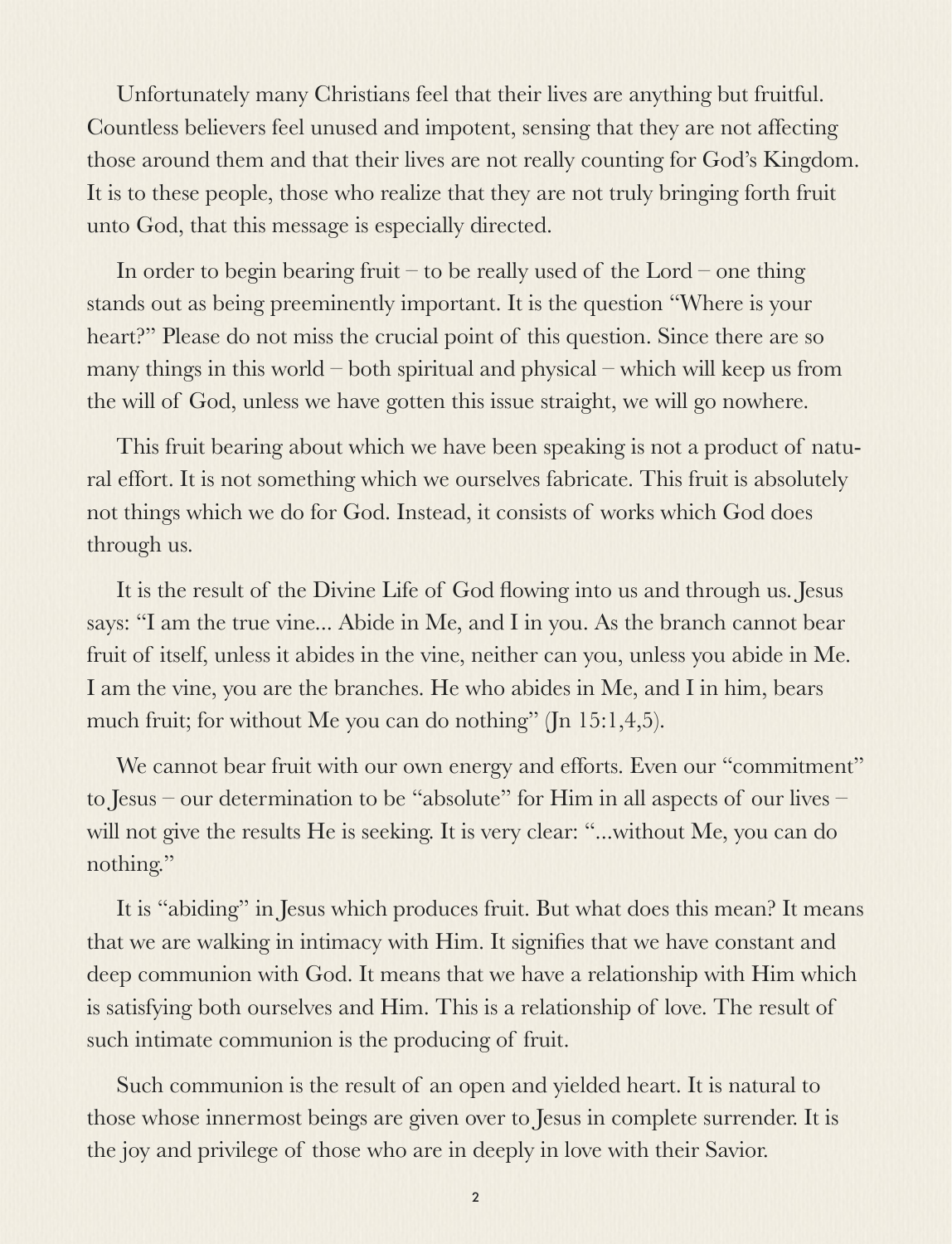This communion and the resulting fruit is the only and true evidence of the condition of the human heart. God is desiring one thing from man. He yearns for our hearts. We read in Proverbs 23:26 God urging us toward this goal saying: "My son, give me your heart."

The truth is God does not need anything else from us. He does not depend on our abilities and intelligence. He doesn't need our good looks or charm. Our knack for influencing others and persuading them along certain lines do not interest Him. Not even our gifts and biblical knowledge are essential for Him to do His work.

You see, if and when God has our heart – when we are completely His – any and all deficiencies on our part can be overcome. His power is so great that our limitations are nothing to Him. He is able to use anyone and everyone once this heart issue is resolved. When we are living and walking in intimate communion with Him, producing fruit is the spontaneous result.

Jesus taught His followers not to worry about the things of this life. He says: "Therefore do not worry, saying, 'What shall we eat?' or 'What shall we drink?' or 'What shall we wear?'" (Mt 6:31). He further explains: "...seek first the kingdom of God and His righteousness, and all these things shall be added to you" (Mt 6:33).

Yet how is such a thing possible? The natural man yearns for and depends on these things. It seems to be an inherent part of human nature to worry about and seek for these seeming essential aspects of life. To not worry about or seek these things is totally contrary to the human nature. Jesus seems to be suggesting something almost impossible.

But His point is that the Father loves us. It is He who is caring for us. It is our knowing of His love for us that produces such unworldly attitudes. It is our enjoying such loving intimacy with Him which gives rise to a trust and rest that is otherworldly and unnatural.

Why then does He teach us these things? It is because He is jealous for our affections. He wants our heart to be truly and fully His. In His great wisdom He knows that what a human heart seeks and longs for becomes its focus.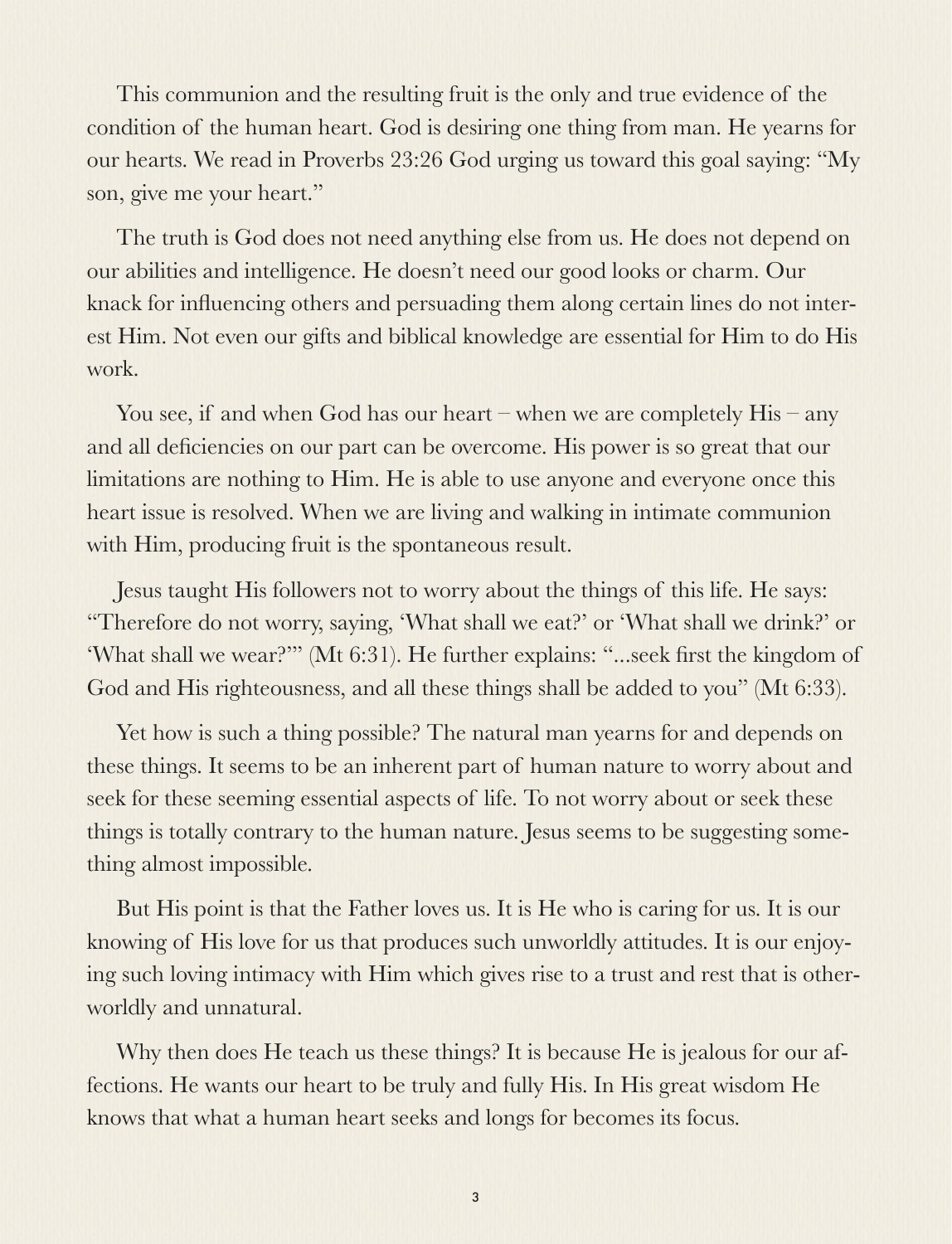Therefore, if and when we seek after the things of this world, our heart turns away from Him. But when we trust Him completely, then these other, seemingly necessary things, do not compete for a place in our hearts with Him alone.

### THE HINDRANCES

Perhaps some who are reading here find themselves in a condition of not bearing fruit. It is possible that some sense that there are other things in their heart which are blocking a full and free intimacy with Jesus.

With this in mind, we will now take some time to go through a portion of scripture which speaks specifically about these conditions. It is the parable of the sower found in Matthew 13, Mark 4 and Luke 8. Here we have detailed for us some of the items which cause Christians to become ineffective in God's kingdom.

Essentially, the state of fruitlessness is a heart problem. It is a condition which reveals that there is something wrong in our hearts. We have lost our focus and become entangled in other things. However, with the Lord's help, once we identify the thorny things in our hearts which are choking the word, we can pull them up and enter again into a joyful, productive Christian experience.

It is possible that this job may be a little painful. Some may even be afraid. But let me assure you that it will all be more than worth it once you have entered into the things which God has prepared for you.

#### THE SOWER PARABLE

This parable of the sower is a story with which most people are familiar. It tells of how a sower went out to sow, and as he scattered his seeds, they fell upon different kinds of ground with varying results. Some did nothing at all.

Others struggled and seemed to wither. Still others were choked and became unfruitful. But a few of these seeds fell on good ground and brought forth fruit unto God, some thirty, some sixty, and some one hundredfold.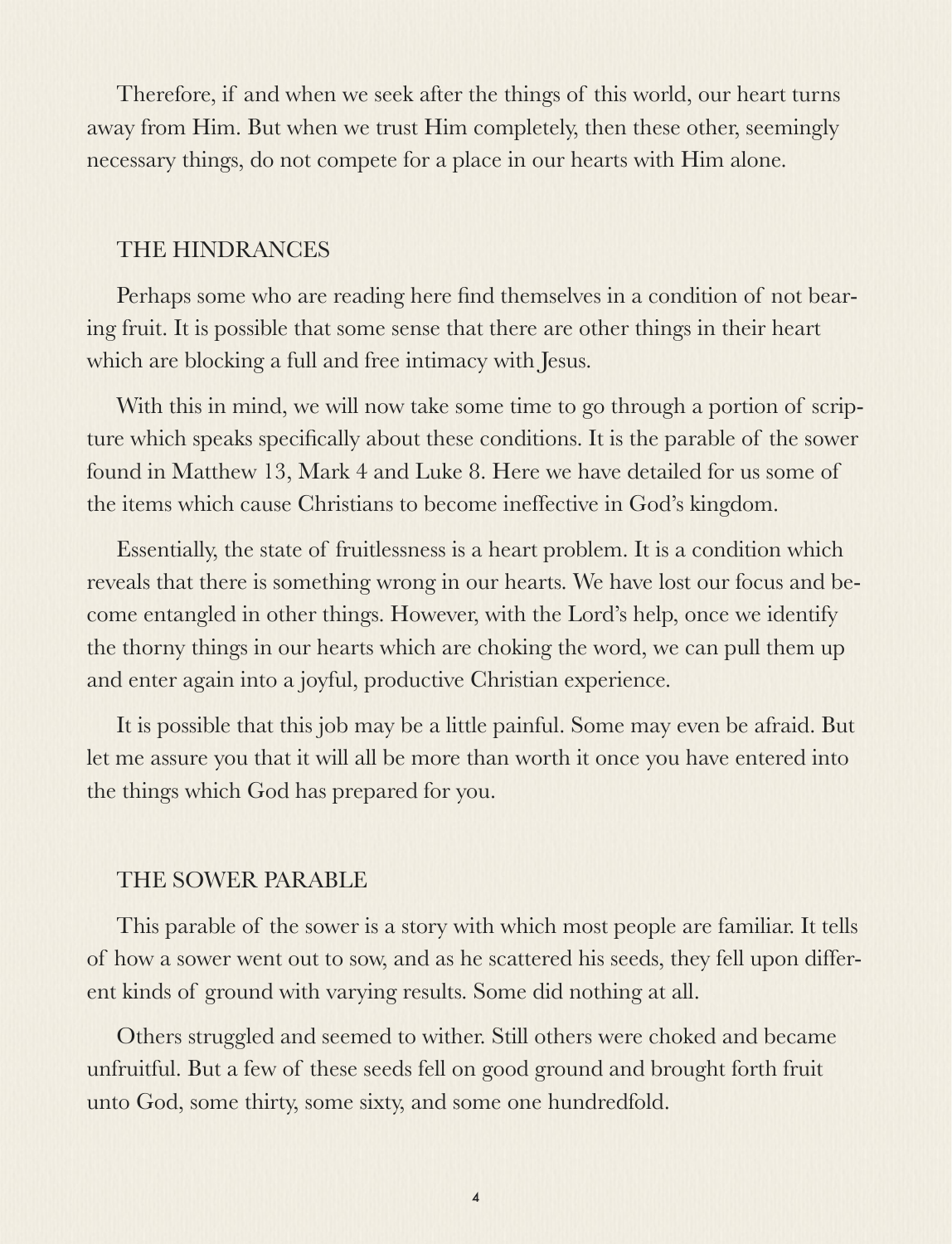We are told that this seed which was sown, is the Word of God. The Word of God today is being sown into the hearts of men. God is sowing His Word into us with the express intention that we bring forth fruit. He is not casting these seeds around aimlessly. But just as the sower had the anticipation of growing a crop from these seeds, so God has purposed that His Word bring forth fruit to His praise, honor and glory.

Ephesians 2:10 reads: "For we are His workmanship, created in Christ Jesus for good works, which God prepared beforehand that we should walk in them."

It may not be necessary here to completely examine every aspect of this parable. Some of these kinds of "ground" seem to be self-explanatory. But here, I would like to concentrate on one particular kind of ground into which these seeds fell because I feel that it is a prevalent condition among Christians today. This is the case of the seeds which fell among the thorns.

These are the kind of people who receive the Word, who believe in Jesus, who are evidently Christians, but who never seem to be fruitful. They never accomplish the works that God has planned for them to do. Perhaps they are upstanding believers who attend church meetings regularly. Possibly there is no blatant sin in their lives.

Yet their lives are not full of fruit. They are not productive. They don't seem to be living in a manner that satisfies the One who bought them with His precious blood.

According to this parable, when we put together the evidence found in all three gospels, this fruitless condition is caused by four things: 1) The cares of the world. 2) The deceitfulness of riches. 3) The pleasures of this life. And 4) the lust for other things. Each one of these items is something which attracts and then captures the hearts of men, drawing them away from a true intimacy with God. As we continue here we will take a little time to examine each of these problems.

## THE CARES OF THE WORLD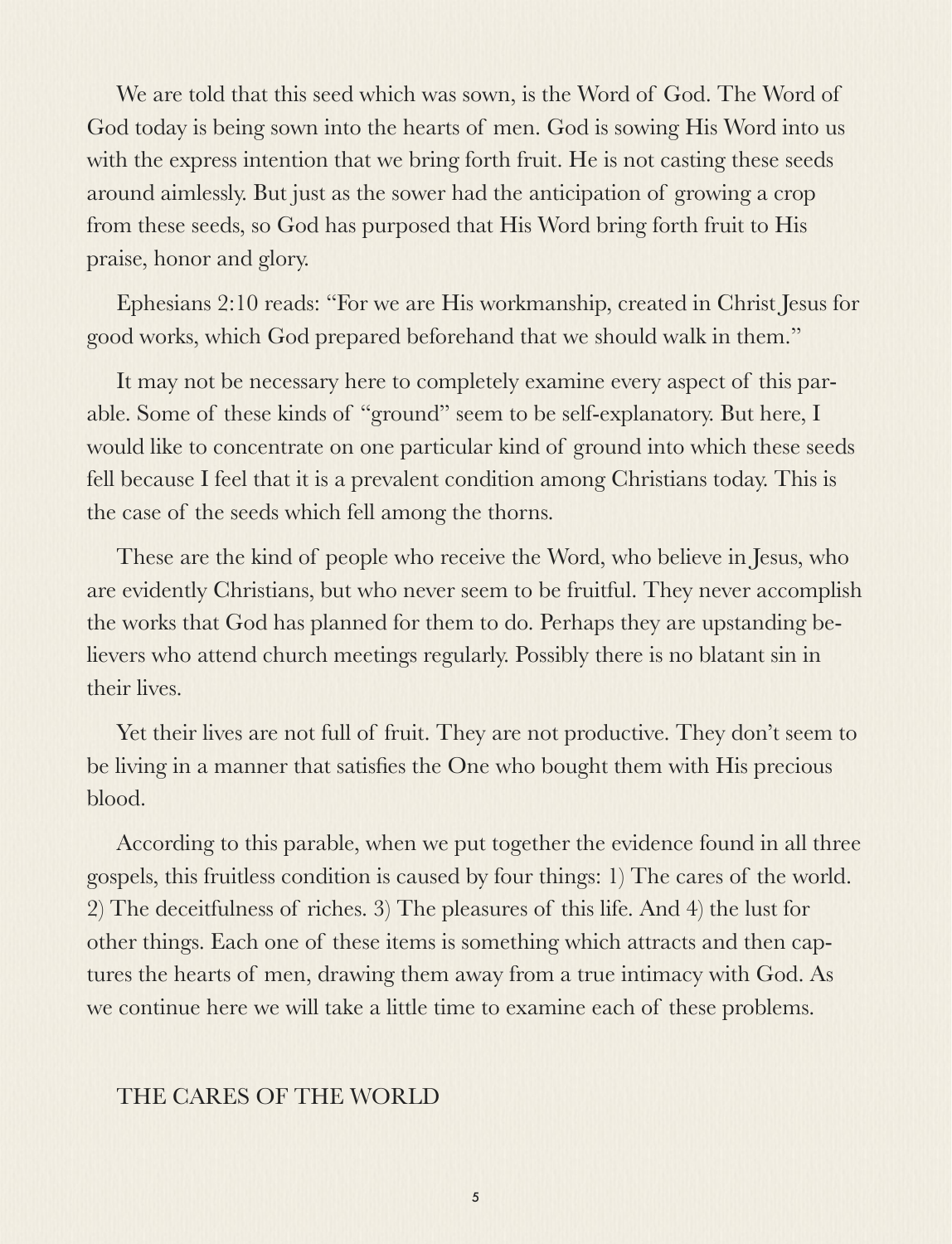To begin it is very easy for Christians to be caught up with and concerned about what the scriptures refer to as "the cares of the world." This category covers such things as food, shelter, clothing, education, life partners, career opportunities and other similar items.

This is a subject which we have touched upon briefly before. These are all things about which it is natural for man to be concerned. For many, these concerns are so important to them that they have become the focus of their lives.

Understanding this natural, human tendency, Jesus told another parable about the birds of the air and the flowers of the field – how they're clothed and fed by God Himself. His admonition to His disciples was clearly that they should take no thought for these things. Let me repeat that – "take no thought." Jesus's teaching was that Christians do not need to be focused on these things. He would take care of them.

How can such a thing be true? Is it possible that Jesus does not want us to pay attention to our future? Isn't our education of the utmost importance? Isn't our financial security something to which we should give serious and prolonged consideration? Aren't these things essential for our existence?

According to the scriptures, the answer is "no." We are admonished to "take no thought" for these things (Mt 6:25). Surely this means that we should not spend our time and attention on them. Instead, we are instructed to make service to the Lord and His kingdom our priority.

Why would Jesus exhort us not to be occupied with things which seem so vital to our existence? How are we to live in this world without paying a good amount of attention to these very things?

The answers to these questions are fairly simple. Human beings are finite creatures. Their minds can only be occupied with a limited number of thoughts. Their hearts can only be focused upon one thing at a time.

When our attention is taken up with these earthly considerations, thoughts about God and His kingdom necessarily take second place. These things then begin to occupy a place in our hearts which should be reserved for God alone.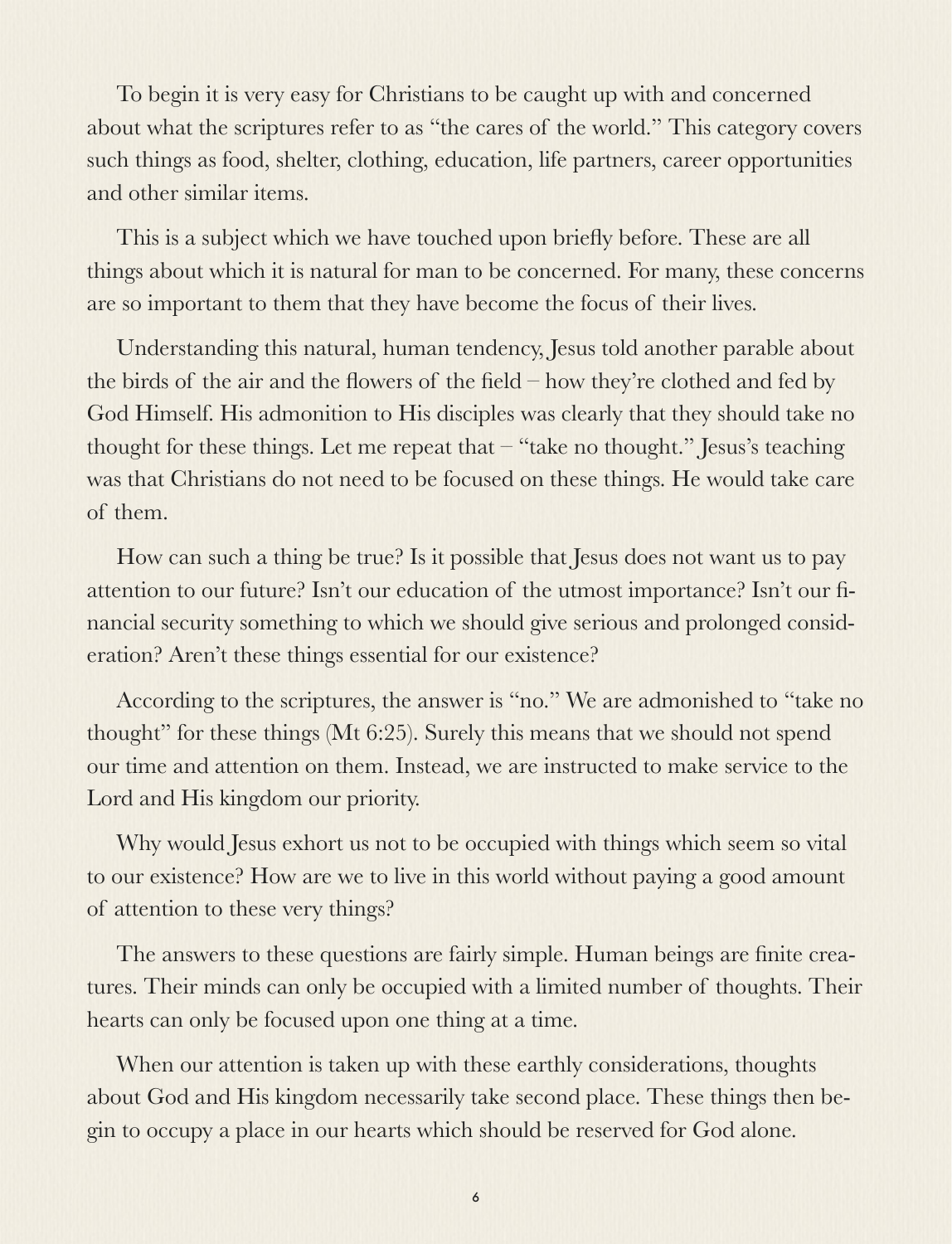He intends that we should look to Him to provide us with all our necessities and that we would learn to trust in Him completely. In this way our hearts and minds will be free to seek His Kingdom first – to seek His will, to spend time in prayer and to concentrate on how we can best fulfill His commission to us.

How easy it is to be in the state in which Martha was when Jesus came to visit at her house in Bethany – to be "distracted" with many practical things (Lk 10:40). Children, housecleaning, employment, new clothes, grocery shopping and many other day-to-day chores become for some people the heart of their existence.

Their job, their business and their homes become their focus. They feel that these things are important (and of course they are) but the problem enters in when they begin to take our time and attention away from our Lord. They distract and capture our heart. Clearly Jesus says if we seek Him first, He will take care of these things and leave us free to bring forth fruit.

# THE DECEITFULNESS OF RICHES

A second thing which hinders our spiritual productivity is the deceitfulness of riches. I don't know if anyone who is in the grasp of riches would ever be able to see it outside of a mighty visitation from the Lord.

The power of money is extremely seductive. In fact today in our world there is a whole segment of the Christian population that is actively pursuing wealth and teaching others that this is God's will for their lives.

Yet we hear the scriptures say: "But those who desire to be rich fall into temptation and a snare, and into many foolish and harmful lusts which drown men in destruction and perdition" (I Tim 6:9).

To pursue riches is to pursue folly. Nothing could be farther from Christ's heart than to actively seek after money. A great many men of God have been ruined by this one thing. I heard recently about a missionary to South America who, once he got there and saw the opportunities, gave up God's work and went into the import/export business.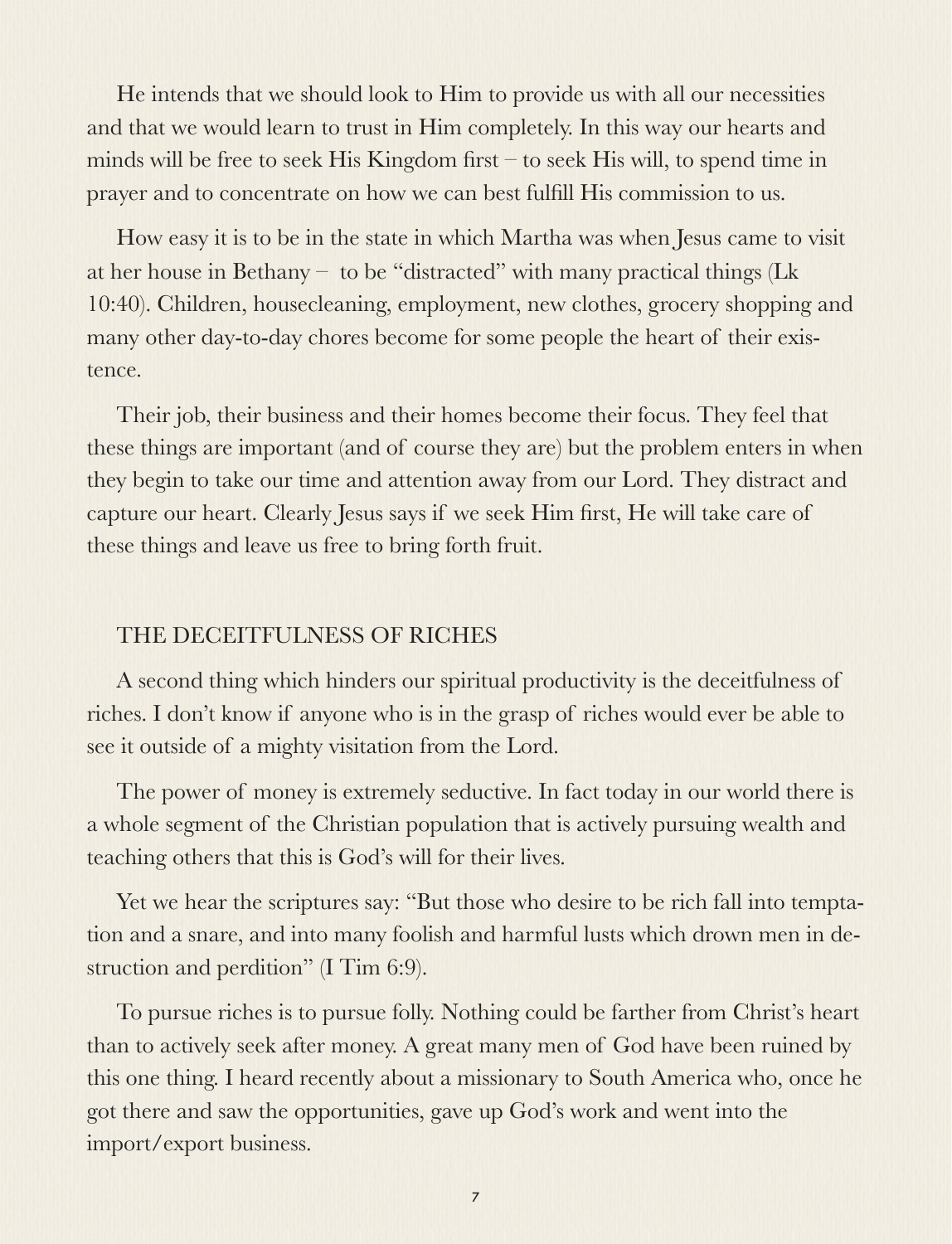God owns the cattle on a thousand hills. He possesses everything. He will give to His servants that which is needful for them. If we abound, we can thank Him for it. If we are abased, still the answer is the same. The Bible says: "...in everything give thanks; for this is the will of God in Christ Jesus for you" (I Thess 5:18).

Christians need to learn to be thankful to God for what they have and trust that He will take care of the rest. This is a secret which Paul discovered. He said: "...for I have learned in whatever state I am, to be content" (Phil 4:11).

When we pursue money, higher salaries, better jobs, or more education for the purpose of gaining financially, our minds and our hearts can be easily taken away from the love of and service to God. The results are disastrous. All too soon we become stale and unproductive in our work for Jesus. Nothing could grieve our Lord more than to see His children pursuing such vanity. He has so much of Himself to give us and there is so much more waiting for us when He comes again.

How we need to spend our time on this earth actively pursuing our relationship with Jesus! The scripture says that we are to set our minds on things above and not on things on the earth. It is the unseen things which are eternal. By pursuing the heavenly things we will lay up treasure that will not be consumed or destroyed.

### THE PURSUIT OF PLEASURE

A third thing which hinders many believers from doing what they should in the service of God is the pursuit of pleasure. Our society today seems to be centered around ease and pleasure. The TV, movie theaters, sports, music and entertainments of every kind dominate many people's lives. Some cannot feel comfortable going through a day without reading the sports page of a newspaper and finding out about the activities of their favorite teams. Others are dominated by television programs and/or soap operas.

Much time and money is wasted by Christians. By pursuing pleasure they also squander a lot of valuable time which God could be using for His own purposes. Recreational shopping, expensive dining, sports, parties, various pastimes – any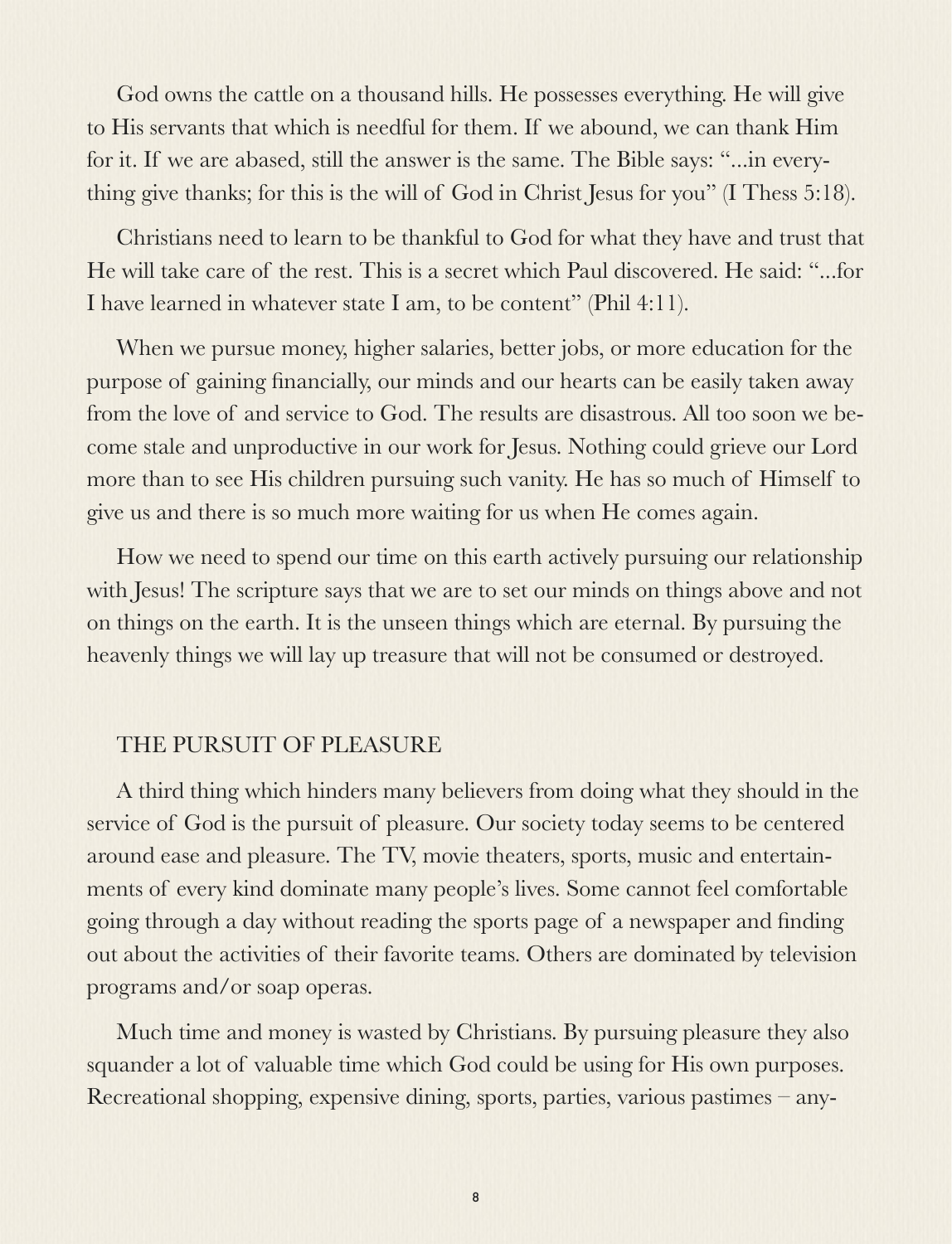thing of this nature – can draw away our heart toward the desire for more and more pleasure.

One of the most precious things that we have to offer to God is our time. If He does not possess our time, He does not possess us. And unless He possesses us, we cannot be fruitful in the way He desires. How we are using our time is a sure indicator of what our priorities are.

Many seemingly innocent activities fit into the category of spiritually valueless pleasures. If we are willing to be honest with ourselves and with God, no doubt we will find many areas of our lives which are occupied with self-centered pleasure.

For some it may be needless shopping. For others it could be seeing all the latest films or hanging out with friends while engaging in useless, worldly conversation.

Some believers spend countless hours watching TV programs which are morally questionable or worse. Others spend their spare time, money and energy fixing up a vacation home where they can spend their leisure time. Exercise programs and a preoccupation with sports have turned many people's attention to the condition of their bodies.

Now I am not saying that Christians do not occasionally need to spend a little time to relax as led by the Holy Spirit. It is possible that some have been overworked in their service to Jesus. Our Lord does not prohibit us from doing anything enjoyable. But many, many believers waste far more time than necessary simply entertaining themselves.

This not only grieves the Holy Spirit, but it causes us to be unproductive, frustrating and hindering God's purposes on the earth. Once again, what we do with our time exposes where our heart really is.

No doubt many of our Lord's precious children will have difficulty understanding how seemingly innocent entertainment could pose problems to their spiritual walk. I have known more than a few to become offended when this kind of question arises.

All I can tell you is this. If you are walking in an intimate, love relationship with Jesus, your life will be filled with His work. It will be a life of abundant fruitfulness.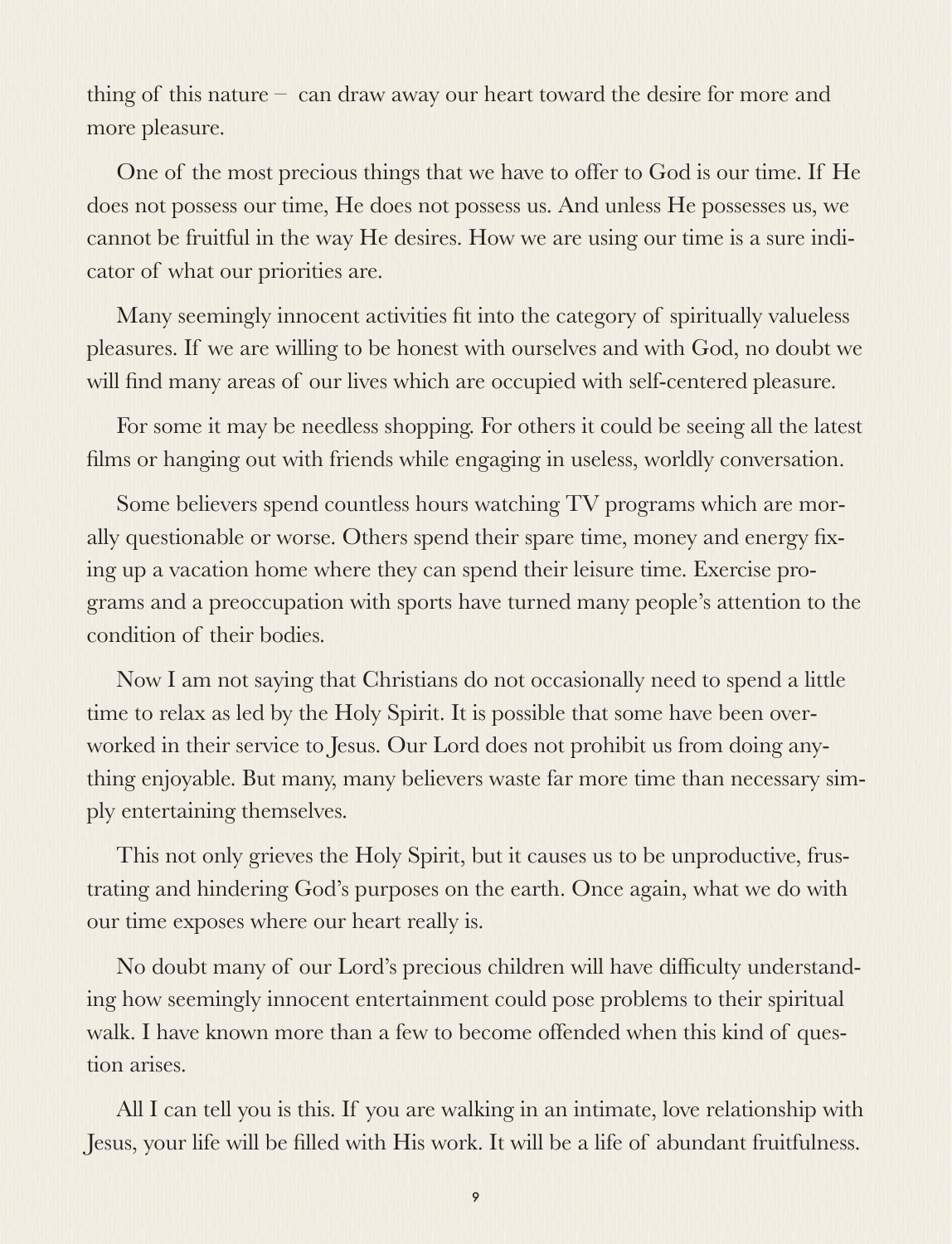It will not be one which is occupied with self-interested pursuits. It will be one wholly consecrated in every way to God.

No corner of your life is too small or any area so unimportant that He does not wish to wholly possess it. As this parable clearly shows, if our lives are spiritually lethargic and unfruitful, this could well be the reason.

# THE LUST FOR OTHER THINGS

A fourth item mentioned in this parable which caused the seeds to be unfruitful is the lust for other things. Some desire to be famous. Others want a particular position in the community or success in business. Some want a new car, boat, land or house. It can be almost anything. Only you can know before God what you might be pursuing in your heart, which is keeping you from being completely His.

But if today you will bend your knees before Him and open up your heart, allowing His Holy Spirit to search and enlighten you, you can find out what these hindrances to intimacy with God and fruitfulness are. I beg you, allow the light of God to penetrate your heart. Allow Him to expose these things.

Don't be afraid. Such searching by the Holy Spirit only seems to be difficult. What God will bring to you in the place of these things onto which you are so desperately clinging is far more than you can ask or imagine.

A life filled with His Spirit and occupied with the service of God is the most satisfying and rewarding thing in which a person can engage. Yet, so many are hindered from this life of fulfillment by these paltry, earthly, menial things which choke the Word and make it unfruitful.

You may have noticed at the end of this parable it doesn't say that these people did nothing or that they weren't "good Christians" or even that they didn't grow or that they never experienced God. It simply states that they brought forth no fruit "unto perfection" – unto maturity.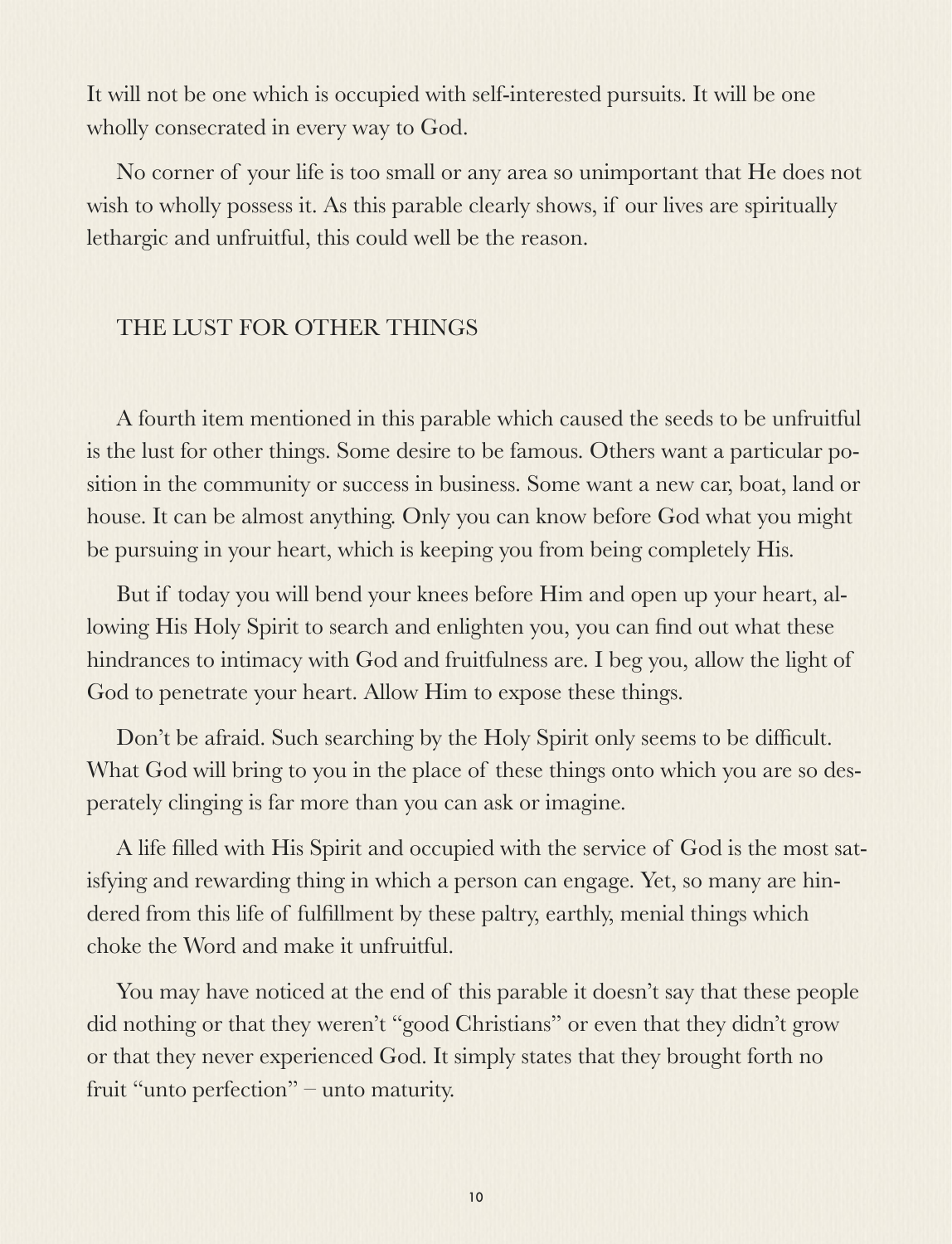Maybe there are a few little green tomatoes so to speak, hanging on your spiritual vine. Perhaps you consider this to be adequate that God has used you to bring forth two or three little green tomatoes.

But Christ's desire is that we would bring forth much fruit unto perfection, that we would fulfill the ministry that He has given us. He wants us to fill up the full measure which Christ has purchased for us. A life invested in the service of God through serving others is the most rewarding experience that a person can have. No one who pursues this course will ever be sorry.

In case you are interested in this kind of existence, let me reiterate that the only way this can be accomplished is by opening up your heart completely to Jesus. He must become our first love. We, His people, must offer ourselves upon the altar of sacrifice. Romans 12, verses 1 and 2, says that this is reasonable, acceptable and pleasing unto God.

Once we offer ourselves unreservedly, then He can begin to use us, to move in us and through us to accomplish His purposes. There is no doubt that this is what God desires. He wants every corner of our heart. And there is also no question that there will be a price. God requires everything we own, everything we have and all that we ever could be. In its place He will give us everything He is and all that He has.

If you have been touched by this message, this is truly the way. If through His mercy you realize that you have lost your first love, that your original zeal is gone, this is the answer. Come openly to God. Allow His Holy Spirit to search your heart and whatever He finds there, by His grace, yield it up to Him.

Dear friends, there is no better way. May we by His mercy choose it until He comes.

By David W. Dyer

This pamphlet is also included in the book "Seeds" and is available free of charge along with many other writings on the website [www.agrainofwheat.com](http://www.agrainofwheat.com)